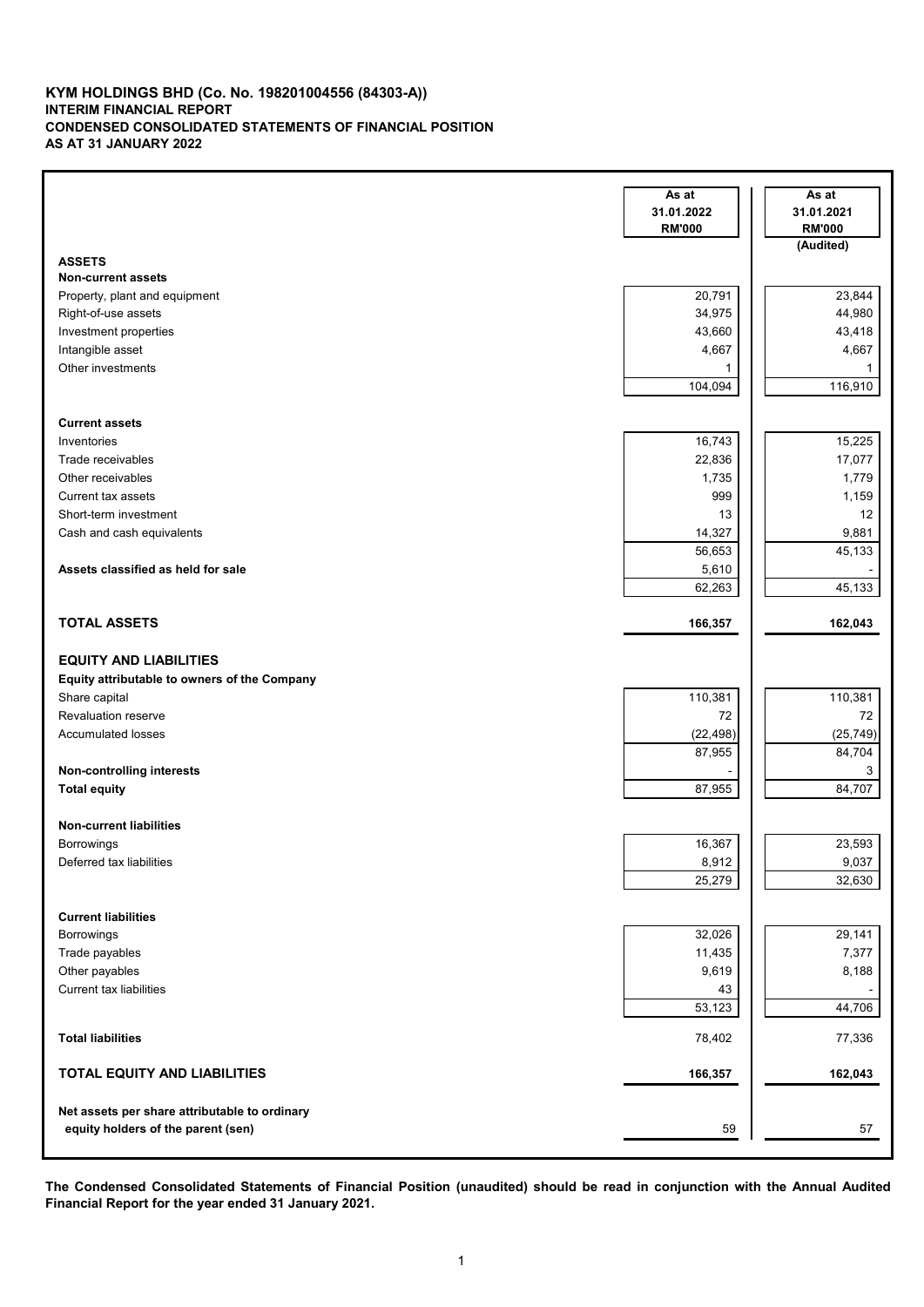### **KYM HOLDINGS BHD (Co. No. 198201004556 (84303-A)) INTERIM FINANCIAL REPORT CONDENSED CONSOLIDATED STATEMENTS OF COMPREHENSIVE INCOME FOR THE FINANCIAL PERIOD ENDED 31 JANUARY 2022**

|                                                                                                          | <b>Current</b><br>quarter ended<br>31.01.2022<br><b>RM'000</b> | 12 months<br>cumulative for<br>current<br>financial year-to-<br>date ended<br>31.01.2022<br><b>RM'000</b> | Comparable<br>quarter ended<br>31.01.2021<br><b>RM'000</b> | Comparable<br>12 months<br>cumulative for<br>preceding financial<br>year-to-date ended<br>31.01.2021<br><b>RM'000</b> |
|----------------------------------------------------------------------------------------------------------|----------------------------------------------------------------|-----------------------------------------------------------------------------------------------------------|------------------------------------------------------------|-----------------------------------------------------------------------------------------------------------------------|
| Revenue                                                                                                  | 25,440                                                         | 82,844                                                                                                    | 19,020                                                     | 70,253                                                                                                                |
| Other income                                                                                             | 908                                                            | 1,977                                                                                                     | 171                                                        | 1,485                                                                                                                 |
| Operating expenses                                                                                       | (22, 455)                                                      | (78, 737)                                                                                                 | (18, 987)                                                  | (70, 505)                                                                                                             |
| Finance costs                                                                                            | (501)                                                          | (1,996)                                                                                                   | (594)                                                      | (2, 431)                                                                                                              |
|                                                                                                          |                                                                |                                                                                                           |                                                            |                                                                                                                       |
| Reversal of impairment losses/(Impairment losses)<br>on financial assets                                 | 298                                                            | 298                                                                                                       | (298)                                                      | (298)                                                                                                                 |
| Profit/(Loss) before tax                                                                                 | 3,690                                                          | 4,386                                                                                                     | (688)                                                      | (1, 496)                                                                                                              |
| Income tax expense                                                                                       | (1,044)                                                        | (1, 138)                                                                                                  | 517                                                        | 434                                                                                                                   |
| Profit/(Loss) for the period                                                                             | 2,646                                                          | 3,248                                                                                                     | (171)                                                      | (1,062)                                                                                                               |
| Other comprehensive income for the period                                                                |                                                                |                                                                                                           |                                                            |                                                                                                                       |
| Total comprehensive income/(loss) for the period                                                         | 2,646                                                          | 3,248                                                                                                     | (171)                                                      | (1,062)                                                                                                               |
| Profit/(Loss) after tax attributable to:<br>Owners of the Company<br>Non-controlling interests           | 2,646<br>2,646                                                 | 3,248<br>3,248                                                                                            | (171)<br>(171)                                             | (1,062)<br>(1,062)                                                                                                    |
| Total comprehensive income/(loss) attributable to:<br>Owners of the Company<br>Non-controlling interests | 2,646<br>2.646                                                 | 3,248<br>3,248                                                                                            | (171)<br>(171)                                             | (1,062)<br>(1,062)                                                                                                    |
| Earnings/(Loss) per share attributable to<br>owners of the Company (sen):                                | 1.77                                                           | 2.17                                                                                                      |                                                            |                                                                                                                       |
| Basic:                                                                                                   |                                                                |                                                                                                           | (0.11)                                                     | (0.71)                                                                                                                |
| Diluted:                                                                                                 | 1.77                                                           | 2.17                                                                                                      | (0.11)                                                     | (0.71)                                                                                                                |

The Condensed Consolidated Statements of Comprehensive Income (unaudited) should be read in conjunction with the Annual **Audited Financial Report for the year ended 31 January 2021.**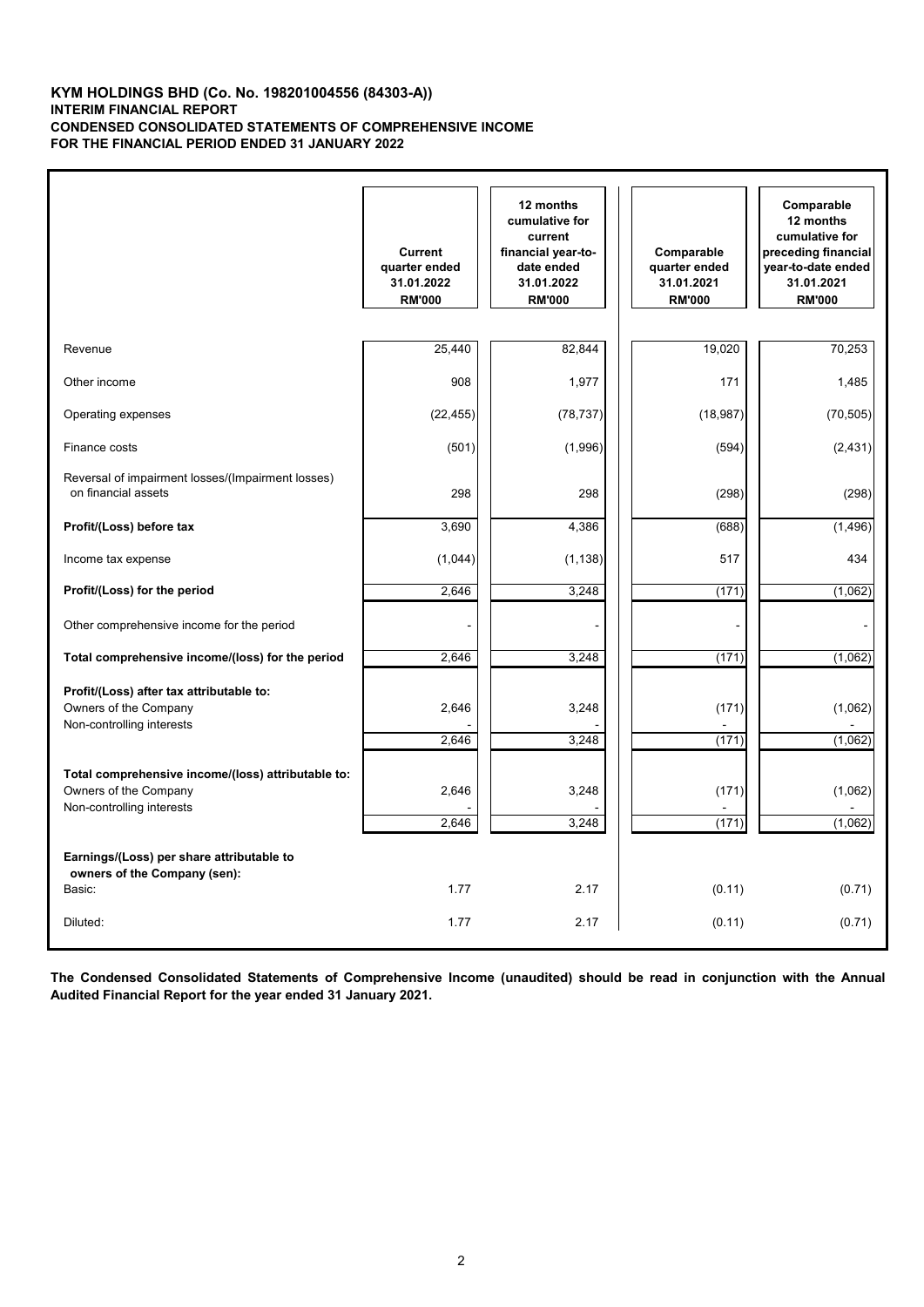### **KYM HOLDINGS BHD (Co. No. 198201004556 (84303-A)) INTERIM FINANCIAL REPORT CONDENSED CONSOLIDATED STATEMENTS OF CASH FLOWS FOR THE FINANCIAL PERIOD ENDED 31 JANUARY 2022**

|                                                                | For the 12 months<br>period ended<br>31.01.2022<br><b>RM'000</b> | For the 12 months<br>period ended<br>31.01.2021<br><b>RM'000</b> |
|----------------------------------------------------------------|------------------------------------------------------------------|------------------------------------------------------------------|
| <b>CASH FLOWS FROM OPERATING ACTIVITIES</b>                    |                                                                  |                                                                  |
| Profit/(Loss) before tax:                                      | 4,386                                                            | (1,496)                                                          |
| Adjustments for:                                               |                                                                  |                                                                  |
| Non-cash items                                                 | 6,408                                                            | 6,846                                                            |
| Non-operating items                                            | 1,502                                                            | 2,507                                                            |
| Operating profit before working capital changes                | 12,296                                                           | 7,857                                                            |
| Net change in current assets                                   | (7,096)                                                          | 1,576                                                            |
| Net change in current liabilities                              | 5,489                                                            | (784)                                                            |
| Cash generated from operations                                 | 10,689                                                           | 8,649                                                            |
| Income tax refunded                                            |                                                                  | 601                                                              |
| Income tax paid                                                | (1,060)                                                          | (442)                                                            |
| Interest paid                                                  | (1,996)                                                          | (2, 431)                                                         |
| Net cash from operating activities                             | 7,633                                                            | 6,377                                                            |
| <b>CASH FLOWS FOR INVESTING ACTIVITIES</b>                     |                                                                  |                                                                  |
| Interest received                                              | 15                                                               | 16                                                               |
| Proceeds from disposal of property, plant and equipment        | 25                                                               |                                                                  |
| Purchase of property, plant and equipment                      | (756)                                                            | (842)                                                            |
| Additions to right-of-use assets                               | (97)                                                             | (7)                                                              |
| Placement of fixed deposits pledged to licensed banks          | (15)                                                             | (16)                                                             |
| Net cash for investing activities                              | (828)                                                            | (849)                                                            |
| <b>CASH FLOWS (FOR)/FROM FINANCING ACTIVITIES</b>              |                                                                  |                                                                  |
| Net drawdown/(repayment) of bankers' acceptances               | 644                                                              | (878)                                                            |
| Net drawdown of bills payable                                  | 3,629                                                            | 6,848                                                            |
| Net repayment of revolving credit                              | (400)                                                            | (600)                                                            |
| Repayment of lease liabilities                                 | (5, 148)                                                         | (3, 159)                                                         |
| Repayment of term loans                                        | (257)                                                            | (97)                                                             |
| Net cash (for)/from financing activities                       | (1, 532)                                                         | 2,114                                                            |
| NET INCREASE IN CASH AND CASH EQUIVALENTS                      | 5,273                                                            | 7,642                                                            |
| CASH AND CASH EQUIVALENTS AT BEGINNING OF THE FINANCIAL PERIOD | 4,793                                                            | (2,849)                                                          |
| CASH AND CASH EQUIVALENTS AT END OF THE FINANCIAL PERIOD       | 10,066                                                           | 4,793                                                            |
| <b>CASH AND CASH EQUIVALENTS COMPRISE:</b>                     |                                                                  |                                                                  |
| Fixed deposits with licensed banks                             | 1,363                                                            | 1,348                                                            |
| Short-term investment                                          | 13                                                               | 12                                                               |
| Cash and bank balances                                         | 12,964                                                           | 8,533                                                            |
| <b>Bank overdrafts</b>                                         | (2,911)                                                          | (3, 752)                                                         |
|                                                                | 11,429                                                           | 6,141                                                            |
| Less : Deposits pledged to licensed banks                      | (1, 363)                                                         | (1, 348)                                                         |
|                                                                | 10,066                                                           | 4,793                                                            |

\* Less than RM1,000.

The Condensed Consolidated Statements of Cash Flows (unaudited) should be read in conjunction with the Annual Audited **Financial Report for the year ended 31 January 2021.**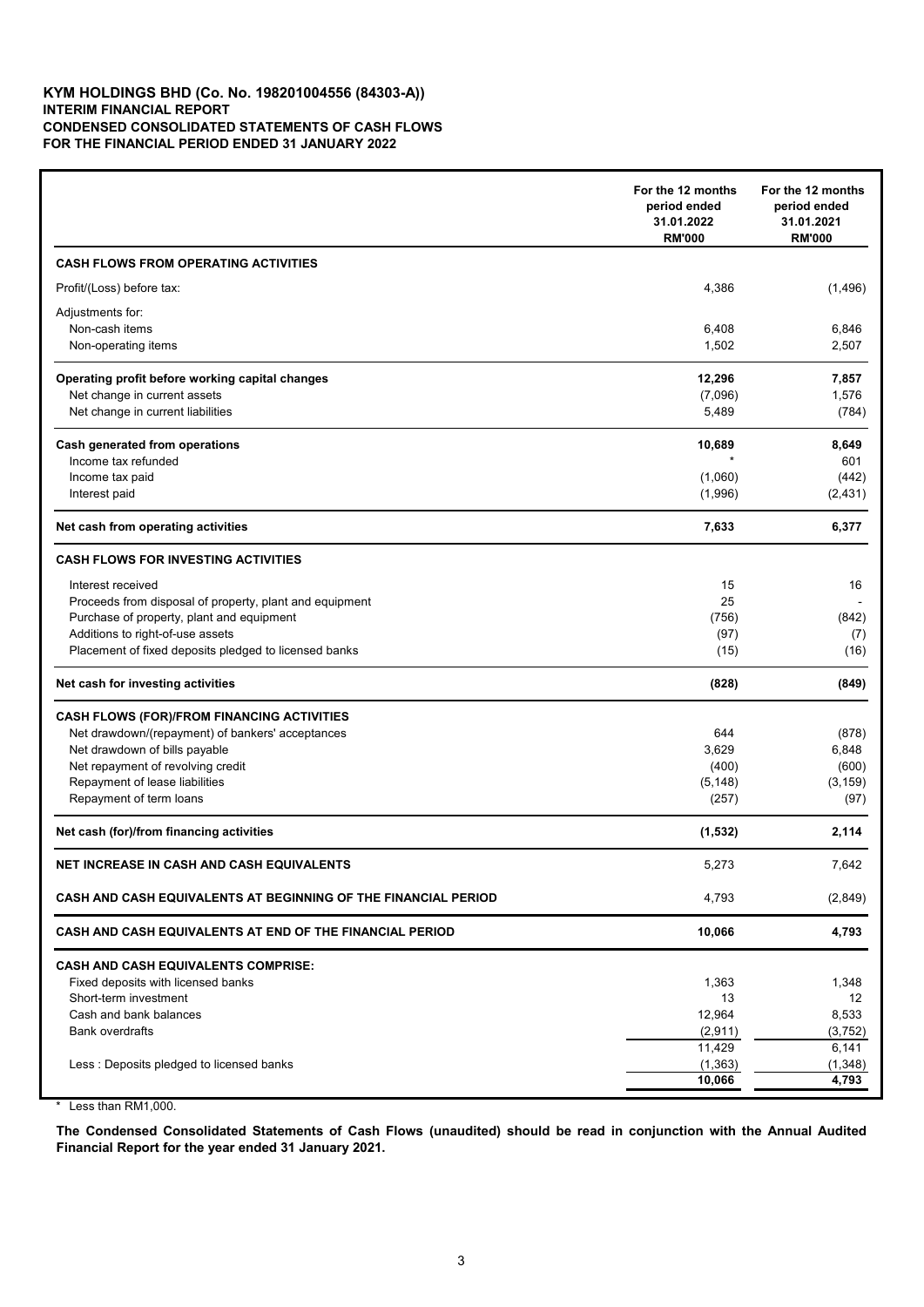#### **KYM HOLDINGS BHD (Co. No. 198201004556 (84303-A)) INTERIM FINANCIAL REPORT CONDENSED CONSOLIDATED STATEMENTS OF CHANGES IN EQUITY FOR THE FINANCIAL PERIOD ENDED 31 JANUARY 2022**

|                                                                                 | <b>Share</b><br>capital<br><b>RM'000</b> | Employee<br>share<br>options<br>reserve<br><b>RM'000</b> | <b>Revaluation</b><br>reserve<br><b>RM'000</b> | <b>Accumulated</b><br><b>losses</b><br><b>RM'000</b> | <b>Attributable</b><br>to owners<br>of the<br>Company<br><b>RM'000</b> | Non-<br>controlling<br>interests<br><b>RM'000</b> | <b>Total</b><br>equity<br><b>RM'000</b> |
|---------------------------------------------------------------------------------|------------------------------------------|----------------------------------------------------------|------------------------------------------------|------------------------------------------------------|------------------------------------------------------------------------|---------------------------------------------------|-----------------------------------------|
| At 1 February 2020                                                              | 110,381                                  | 853                                                      | 72                                             | (25, 540)                                            | 85,766                                                                 | 3                                                 | 85,769                                  |
| Loss after tax/Total comprehensive loss<br>during the financial period          |                                          | $\blacksquare$                                           | $\blacksquare$                                 | (1,062)                                              | (1,062)                                                                |                                                   | (1,062)                                 |
| Transaction with owners of the Company:<br>- Employees' share options forfeited | $\overline{\phantom{a}}$                 | (853)                                                    | $\overline{\phantom{a}}$                       | 853                                                  |                                                                        |                                                   |                                         |
| At 31 January 2021                                                              | 110,381                                  | $\blacksquare$                                           | 72                                             | (25, 749)                                            | 84,704                                                                 | 3                                                 | 84,707                                  |
| At 1 February 2021                                                              | 110,381                                  | $\overline{\phantom{a}}$                                 | 72                                             | (25, 749)                                            | 84,704                                                                 | 3                                                 | 84,707                                  |
| Profit after tax/Total comprehensive income<br>during the financial period      |                                          | $\blacksquare$                                           | $\blacksquare$                                 | 3,248                                                | 3,248                                                                  | $\blacksquare$                                    | 3,248                                   |
| Transaction with owners of the Company:<br>- Strike-off of a subsidiary         | $\overline{\phantom{a}}$                 | $\overline{\phantom{a}}$                                 | $\blacksquare$                                 | $\mathbf{3}$                                         | 3                                                                      | (3)                                               |                                         |
| At 31 January 2022                                                              | 110,381                                  | $\overline{\phantom{a}}$                                 | 72                                             | (22, 498)                                            | 87,955                                                                 | $\sim$                                            | 87,955                                  |

**The Condensed Consolidated Statements of Changes in Equity (unaudited) should be read in conjunction with the Annual Audited Financial Report for the year ended 31 January 2021.**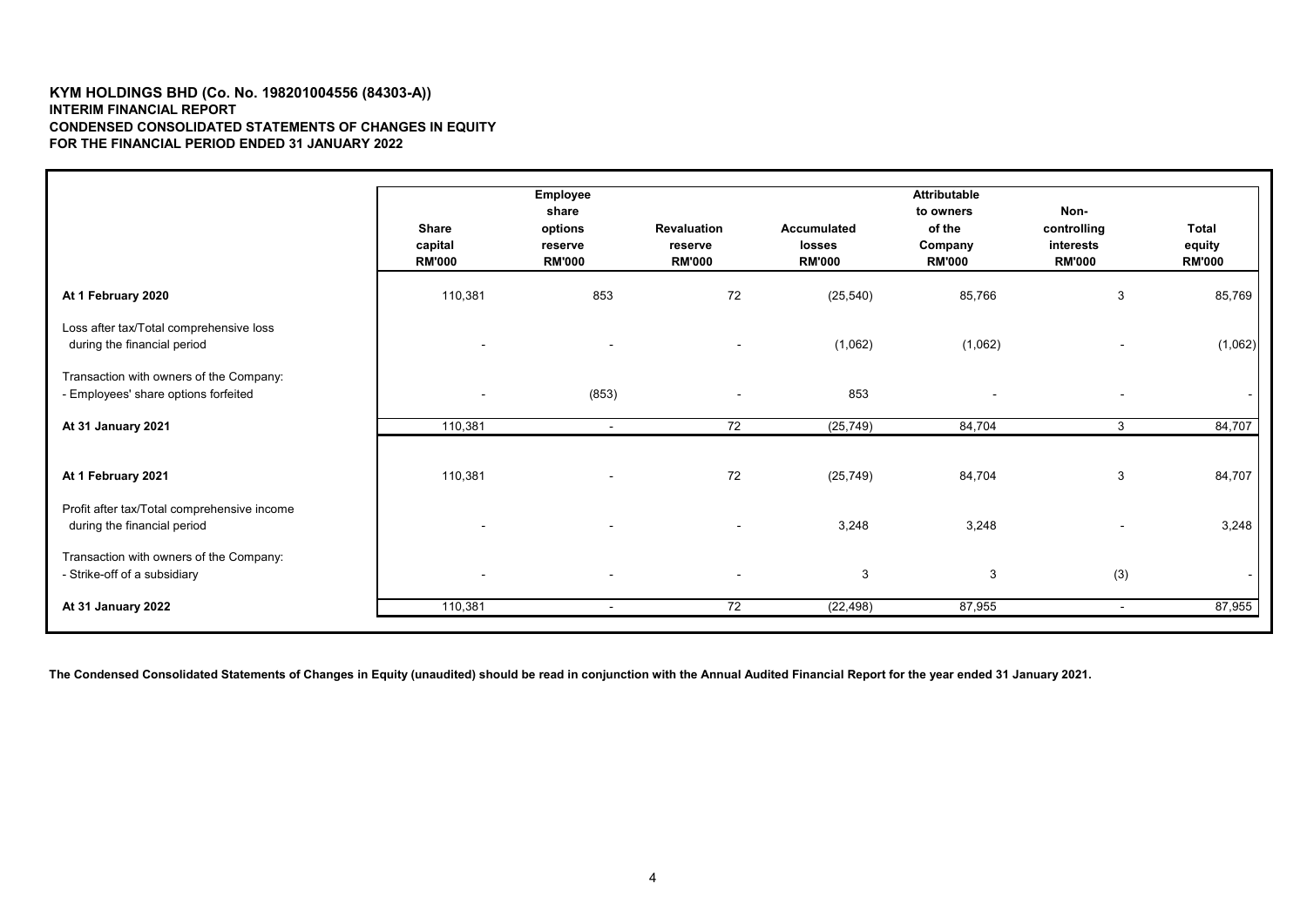# **KYM HOLDINGS BHD (Co. No. 198201004556 (84303-A)) INTERIM FINANCIAL REPORT ON CONSOLIDATED RESULTS FOR THE FINAL QUARTER ENDED 31 JANUARY 2022**

# **NOTES TO THE CONDENSED CONSOLIDATED INTERIM FINANCIAL STATEMENTS**

# **PART A: EXPLANATORY NOTES PURSUANT TO MFRS 134**

# **A1 Basis of Preparation**

The interim financial statements of the Group are unaudited and have been prepared in accordance with Malaysia Financial Reporting Standards ("MFRS") 134: "Interim Financial Reporting" issued by Malaysian Accounting Standards Board ("MASB") and Paragraph 9.22 and Appendix 9B of the Listing Requirements of Bursa Malaysia Securities Berhad ("Bursa Malaysia").

The interim financial statements should be read in conjunction with the audited financial statements of the Group for the year ended 31 January 2021.

The accounting policies and method of computations used in the preparation of the interim financial statements are consistent with those adopted in the annual audited financial statements for the year ended 31 January 2021.

The Group has not early adopted new or revised standards and amendments to standards that have been issued but not yet effective for the accounting period beginning 1 February 2021.

The initial application of the MFRSs, Amendments to MFRSs and IC Interpretation, which will be applied prospectively or which requires extended disclosures, is not expected to have any significant financial impact to the financial statements of the Group upon their first adoption.

## **A2 Status of Audit Qualifications**

The audited financial statements of the Group for year ended 31 January 2021 were not subject to any audit qualification.

### **A3 Seasonal or Cyclical Factors**

The Group's operations have not been materially affected by seasonal or cyclical factors.

### **A4 Unusual Items Affecting Assets, Liabilities, Equity, Net Income or Cash Flows**

There were no unusual items affecting assets, liabilities, equity, net income or cash flows during the financial quarter ended 31 January 2022.

# **A5 Material Changes in Estimates**

There were no material changes in estimates used in the preparation of the financial statements in the current financial quarter as compared with the previous financial quarters or previous financial year.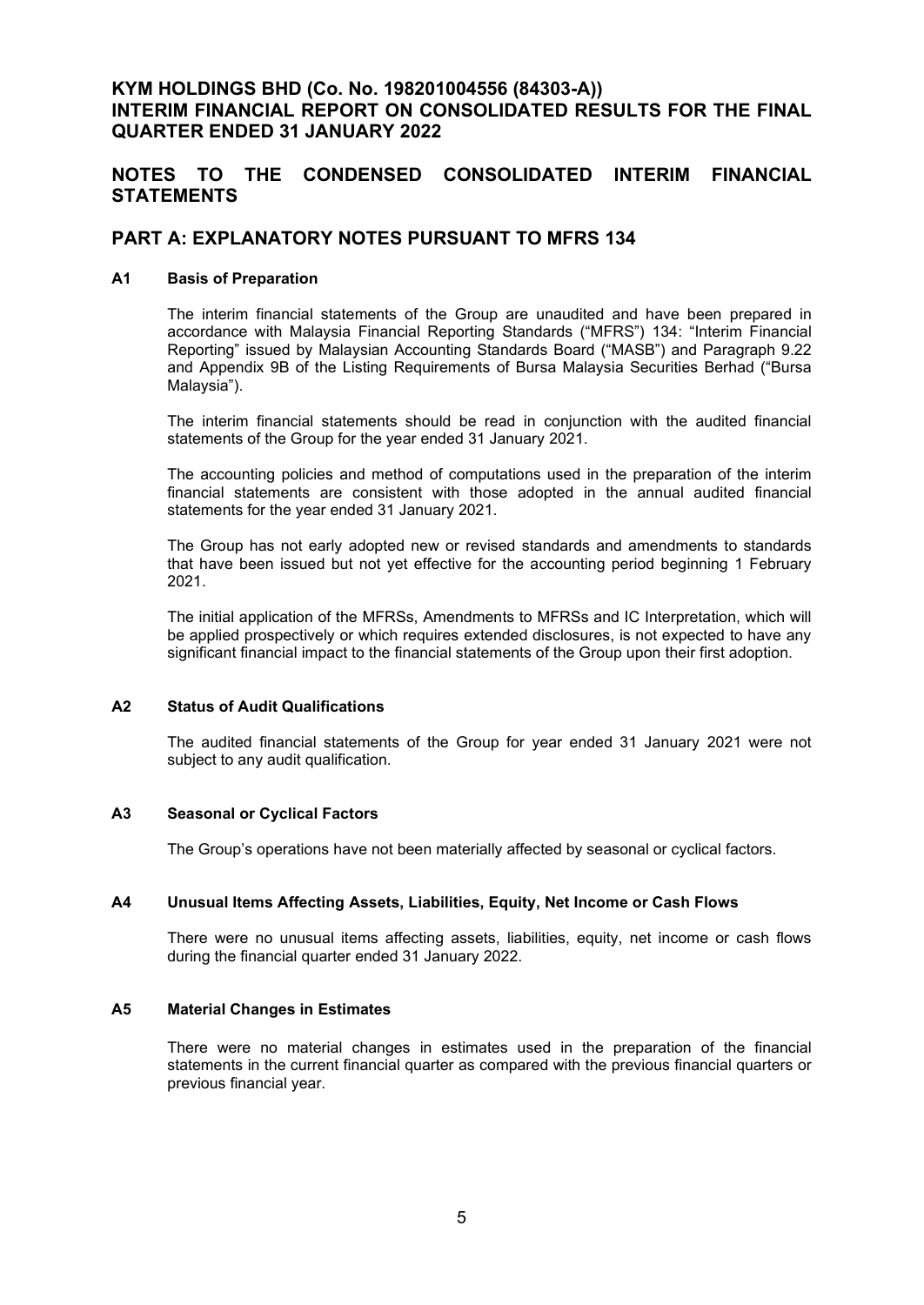## **A6 Issuance, Cancellation, Repurchases, Resale and Repayments of Debt and Equity Securities**

There were no issuance, cancellation, repurchases, resale and repayments of debt and equity securities during the current quarter under review.

# **A7 Dividend Paid**

There was no dividend paid during the current quarter under review.

## **A8 Segmental Reporting (Analysis by business segments)**

Segmental analysis of the results for 12 months ended 31 January 2022:

|                                               | <b>Gross</b>  | Profit/(Loss) | <b>Segment</b> | <b>Segment</b>     |
|-----------------------------------------------|---------------|---------------|----------------|--------------------|
|                                               | revenue       | before tax    | assets         | <b>liabilities</b> |
|                                               | <b>RM'000</b> | <b>RM'000</b> | <b>RM'000</b>  | <b>RM'000</b>      |
| Manufacturing                                 | 90,878        | 3.942         | 148,279        | 88,360             |
| Investment holding/Others                     | 2,052         | 12,388        | 178,827        | 132,546            |
| Elimination                                   | 92,930        | 16,330        | 327,106        | 220,906            |
|                                               | (10,086)      | (11,944)      | (161,748)      | (151,459)          |
|                                               | 82,844        | 4,386         | 165,358        | 69,447             |
| Unallocated assets<br>Unallocated liabilities |               |               | 999            | 8,955              |
|                                               |               |               | 166.357        | 78.402             |

The Group's turnover was fully contributed by the Group's core business, which is the manufacturing of industrial packaging materials.

**RM'000**

| <b>Gross revenue</b>                                         |                   |
|--------------------------------------------------------------|-------------------|
| Manufacturing<br>Less : Intercompany elimination             | 90,878<br>(8,034) |
|                                                              | 82,844            |
| Investment holding/Others<br>Less : Intercompany elimination | 2,052<br>(2,052)  |
|                                                              |                   |
|                                                              | 82,844            |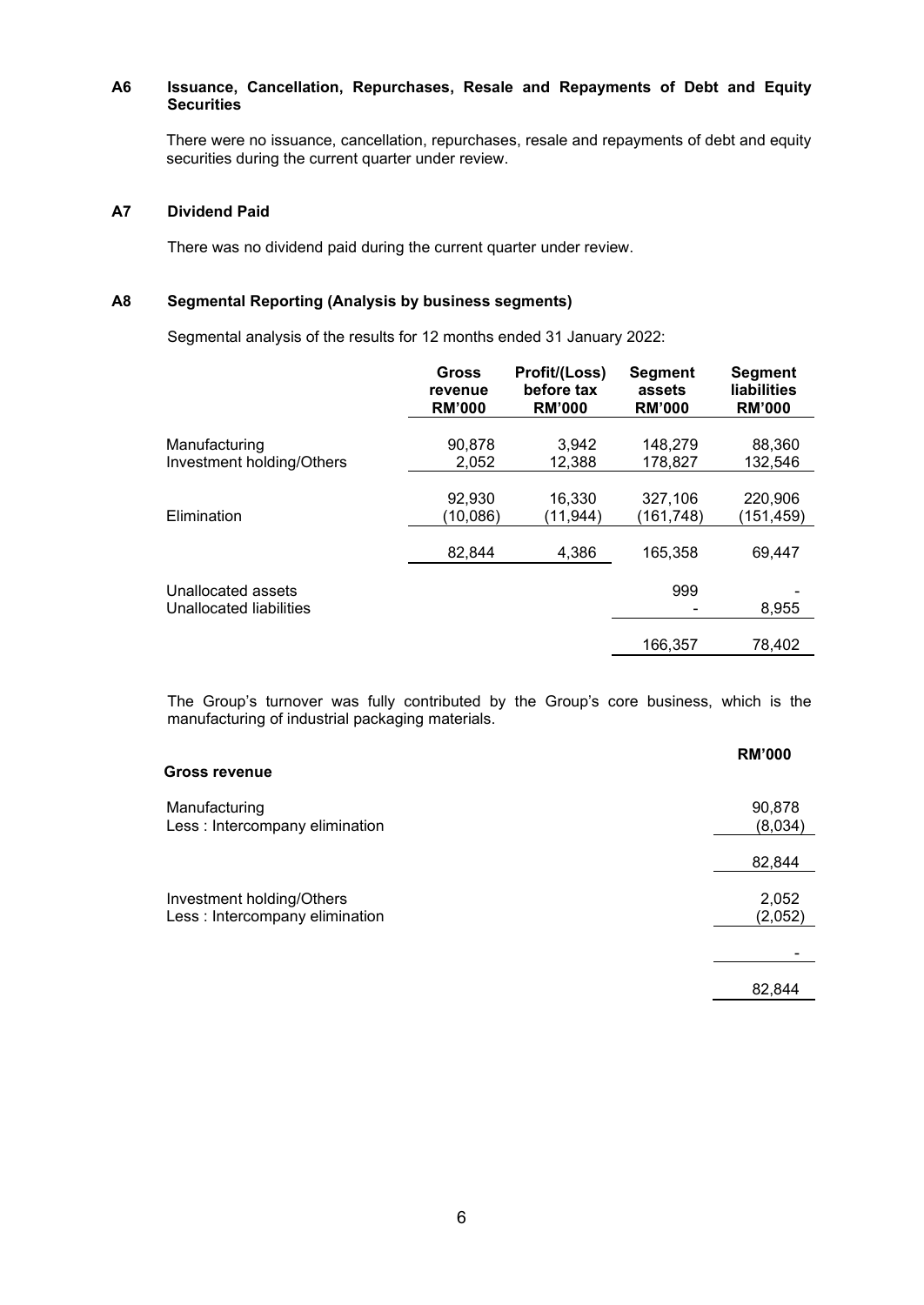## **A9 Valuations of Property, Plant and Equipment**

The valuations of land and buildings have been brought forward without any amendments from the previous annual report.

### **A10 Material Subsequent Events**

There were no material transactions or events subsequent to the end of current quarter under review that have been reflected in the financial statements for the quarter.

# **A11 Changes in Composition of the Group**

There were no changes in the composition of the Group during the financial year under review.

## **A12 Changes in Contingent Liabilities and Contingent Assets**

There were no other significant changes in the contingent liabilities or contingent assets since the last financial year ended 31 January 2021.

# **A13 Capital Commitments**

There were no capital commitments provided for in the financial statements for the financial quarter ended 31 January 2022.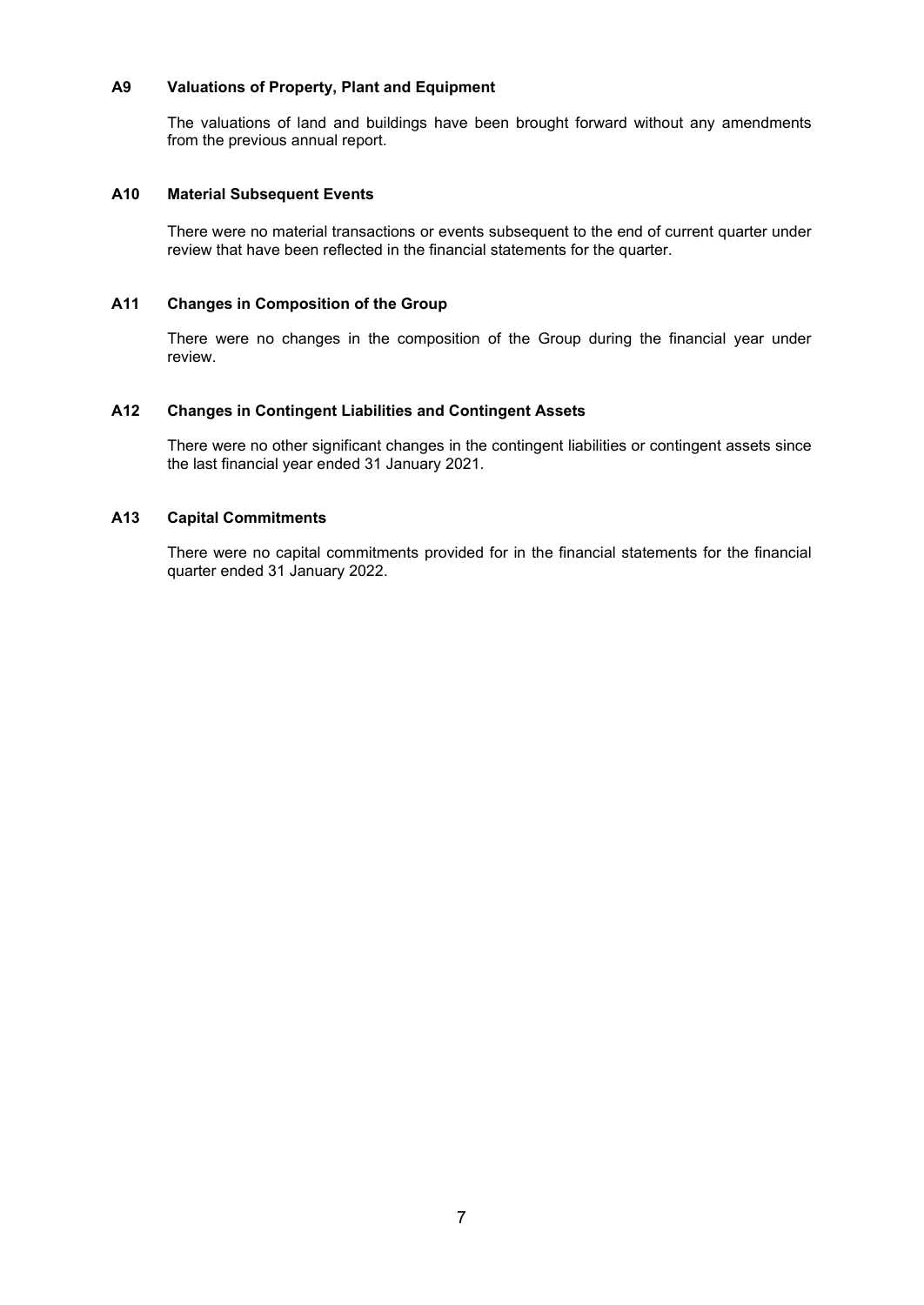## **PART B: ADDITIONAL INFORMATION REQUIRED PURSUANT TO MAIN MARKET LISTING REQUIREMENTS OF BURSA SECURITIES**

# **B1 Review of Performance**

|                                                                   | <b>Current</b><br>quarter<br>ended<br>31.01.2022<br><b>RM'000</b> | Comparable<br>quarter<br>ended<br>31.01.2021<br><b>RM'000</b> | Change<br>% | <b>Cumulative</b><br>year to-date<br>ended<br>31.01.2022<br><b>RM'000</b> | <b>Cumulative</b><br>year to-date<br>ended<br>31.01.2021<br><b>RM'000</b> | Change<br>% |
|-------------------------------------------------------------------|-------------------------------------------------------------------|---------------------------------------------------------------|-------------|---------------------------------------------------------------------------|---------------------------------------------------------------------------|-------------|
| Revenue                                                           | 25,440                                                            | 19,020                                                        | 33.75%      | 82,844                                                                    | 70,253                                                                    | 17.92%      |
|                                                                   |                                                                   |                                                               |             |                                                                           |                                                                           |             |
| Gross profit                                                      | 5,468                                                             | 2,248                                                         | >100%       | 13,567                                                                    | 9,071                                                                     | 49.56%      |
| Profit/(Loss)<br>before<br>interest and<br>tax                    | 4,187                                                             | (97)                                                          | >100%       | 6,367                                                                     | 919                                                                       | >100%       |
| Profit/(Loss)<br>before tax                                       | 3,690                                                             | (688)                                                         | >100%       | 4,386                                                                     | (1, 496)                                                                  | >100%       |
| Profit/(Loss)<br>after tax                                        | 2,646                                                             | (171)                                                         | >100%       | 3,248                                                                     | (1,062)                                                                   | >100%       |
| Profit/(Loss)<br>attributable<br>to ordinary<br>equity<br>holders | 2,646                                                             | (171)                                                         | >100%       | 3,248                                                                     | (1,062)                                                                   | >100%       |

Quarter ended 31.01.2022 compared with quarter ended 31.01.2021

For the quarter under review, the Group recorded revenue of RM25.440 million and profit before tax of RM3.690 million compared with revenue of RM19.020 million and loss before tax of RM0.688 million for the corresponding quarter in the preceding financial year ended 31 January 2021.

The significant increase in revenue and profit for the quarter under review was mainly attributable to higher revenue achieved by Multiwall Industrial Paper Sacks division.

During the quarter under review, Manufacturing segment posted a profit before tax of RM3.311 million as compared to a loss before tax of RM0.854 million in the corresponding quarter preceding year, mainly driven by higher revenue growth and profits contribution from Multiwall Industrial Paper Sacks division.

For other segment, the current quarter profit before tax was RM0.379 million as compared to with a profit before tax of RM0.166 million in the corresponding quarter last year. The increase in profit before tax was mainly due to the reduction in administrative and other operating expenses.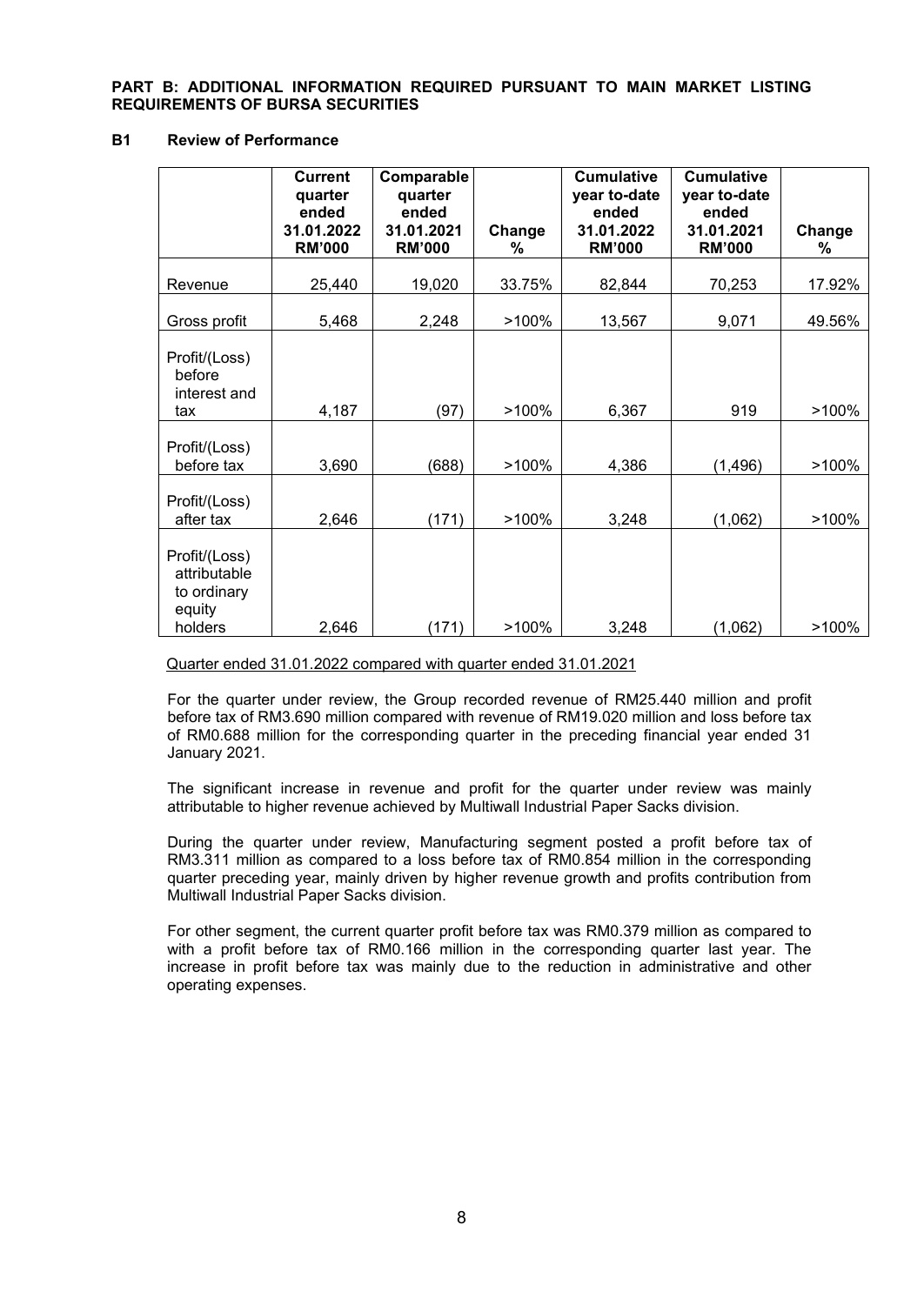## **B1 Review of Performance (Cont'd)**

Current financial period ended 31.01.2022 against preceding financial period ended 31.01.2021

The Group's turnover increased by 17.92% from RM70.253 million in the preceding period ended 31 January 2021 to RM82.844 million in the current financial period. This was mainly due to increase in sales orders for all products as more economic sectors were allowed to operate in the beginning of 2021 before the re-imposition of nationwide Full Movement Control Order in June and July 2021 and subsequent progressive lifting of containment measures.

The Group recorded a profit before tax in the current financial period of RM4.386 million compared to a loss before tax of RM1.496 million in the preceding financial period due to the overall improvement in performance of all business segments.

The Manufacturing segment recorded a profit before tax in the current financial period of RM4.713 million compared to a loss before tax of RM0.307 million in the preceding financial period. The significant increase in profit before tax was mainly contributed by the Multiwall Industrial Paper Sacks division following significant increase in domestic sales and improvement in product pricing strategy.

The Investment holding/Others segment recorded a loss before tax of RM0.327 million compared to a loss before tax of RM1.189 million in the preceding financial period. The decrease was mainly due to the reduction in administrative and other operating expenses.

|                                                          | <b>Current</b><br>quarter ended<br>31.01.2022<br><b>RM'000</b> | <b>Immediate</b><br>preceding<br>quarter ended<br>31.10.2021<br><b>RM'000</b> | Change<br>℅ |
|----------------------------------------------------------|----------------------------------------------------------------|-------------------------------------------------------------------------------|-------------|
| Revenue                                                  | 25,440                                                         | 22,750                                                                        | 11.82%      |
| Gross profit                                             | 5,468                                                          | 3,860                                                                         | 41.66%      |
| Profit/(Loss) before interest and tax                    | 4,187                                                          | 1,842                                                                         | >100%       |
| Profit/(Loss) before tax                                 | 3,690                                                          | 1,352                                                                         | >100%       |
| Profit/(Loss) after tax                                  | 2,646                                                          | 1,618                                                                         | 63.54%      |
| Profit/(Loss) attributable to ordinary<br>equity holders | 2.646                                                          | 1,618                                                                         | 63.54%      |

## **B2 Material Changes in the Profit/(Loss) Before Tax for the Current Quarter compared with the Preceding Quarter**

The Group's revenue increased by RM2.690 million or 11.82% as compared to the preceding quarter. This was mainly attributable to the higher sales from the Multiwall Industrial Paper Sacks division's domestic market during the current quarter under review.

The Group recorded profit before tax of RM3.690 million as compared to profit before tax of RM1.352 million in the preceding quarter. The improvement was largely due to higher profits contribution from the Multiwall Industrial Paper Sacks division as a result of higher sales volume.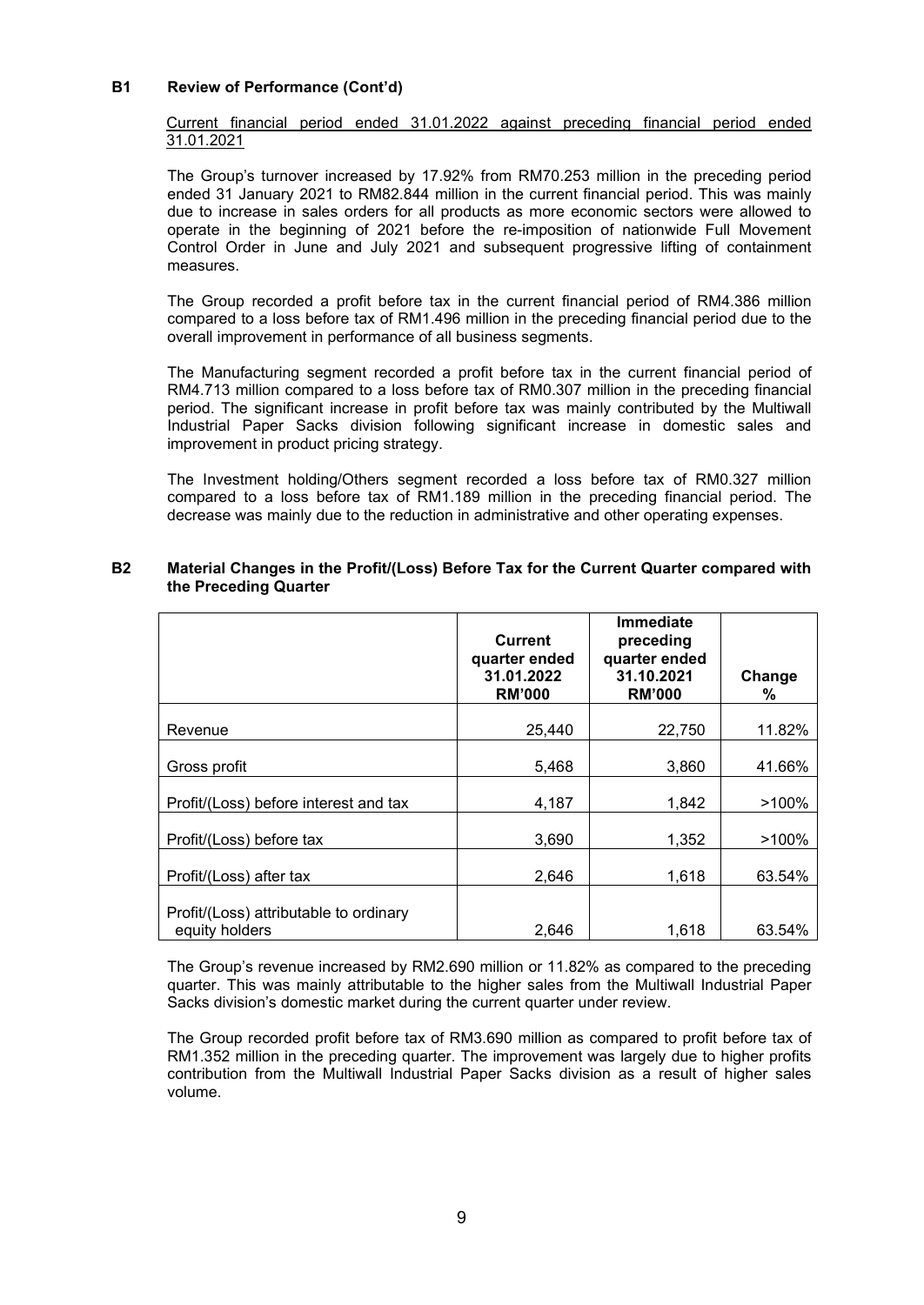#### **B3 Prospects**

The operating environment of the Group remains challenging with raw material shortages, rising cost of raw materials, volatility in foreign exchange rate of the Euro and US dollar and elevated shipping and freight cost. Rising cost of raw materials will result in an increase in selling price for all packaging solutions/products. While paper shortage and longer delivery lead time due to disruption in global supply chain will continue to persist, the Group shall continue to be vigilant in the procurement process to mitigate disruption caused by unexpected shipment delays and supply shortage. In addition, the Group shall continue the marketing effort and strategic business initiatives to increase revenue, and improvement activities to strengthen cost control measures and operational efficiency.

In view of the rising Omicron infections in the country, the Group continues to place emphasis on the well-being, health and safety of our employees and their families with stringent SOPs in place.

Despite the challenges, the Board remains cautiously optimistic in addressing the challenges faced by the Group in year 2022.

#### **B4 Profit Forecast**

There is no published forecast or profit guarantee.

#### **B5 Taxation**

The taxation for the Group for the financial period under review was as follows:

|                                       | Current<br>quarter<br>ended<br>31.01.2022<br><b>RM'000</b> | <b>Cumulative</b><br>year-to-date<br>ended<br>31.01.2022<br><b>RM'000</b> |
|---------------------------------------|------------------------------------------------------------|---------------------------------------------------------------------------|
| Taxation for current financial period | (1.044)                                                    | (1.138)                                                                   |

#### **B6 Status of Corporate Proposal Announced**

On 28 January 2022, Anabatic Sdn. Bhd. ("ASB"), a wholly-owned subsidiary of KYM entered into a conditional sale and purchase agreement ("SPA") with Far East Packaging Ind. (Melaka) Sdn. Bhd. ("FEPSB") for the disposal by ASB of a leasehold industrial land located at No.7, Jalan Perusahaan 1, Beranang Industrial Estate, 43700 Beranang, Selangor Darul Ehsan for a total cash consideration of approximately RM22.975 million ("Disposal Consideration"), subject to the terms set out in the SPA.

Saved as disclosed above, there were no other corporate proposals announced or outstanding as at the date of this announcement.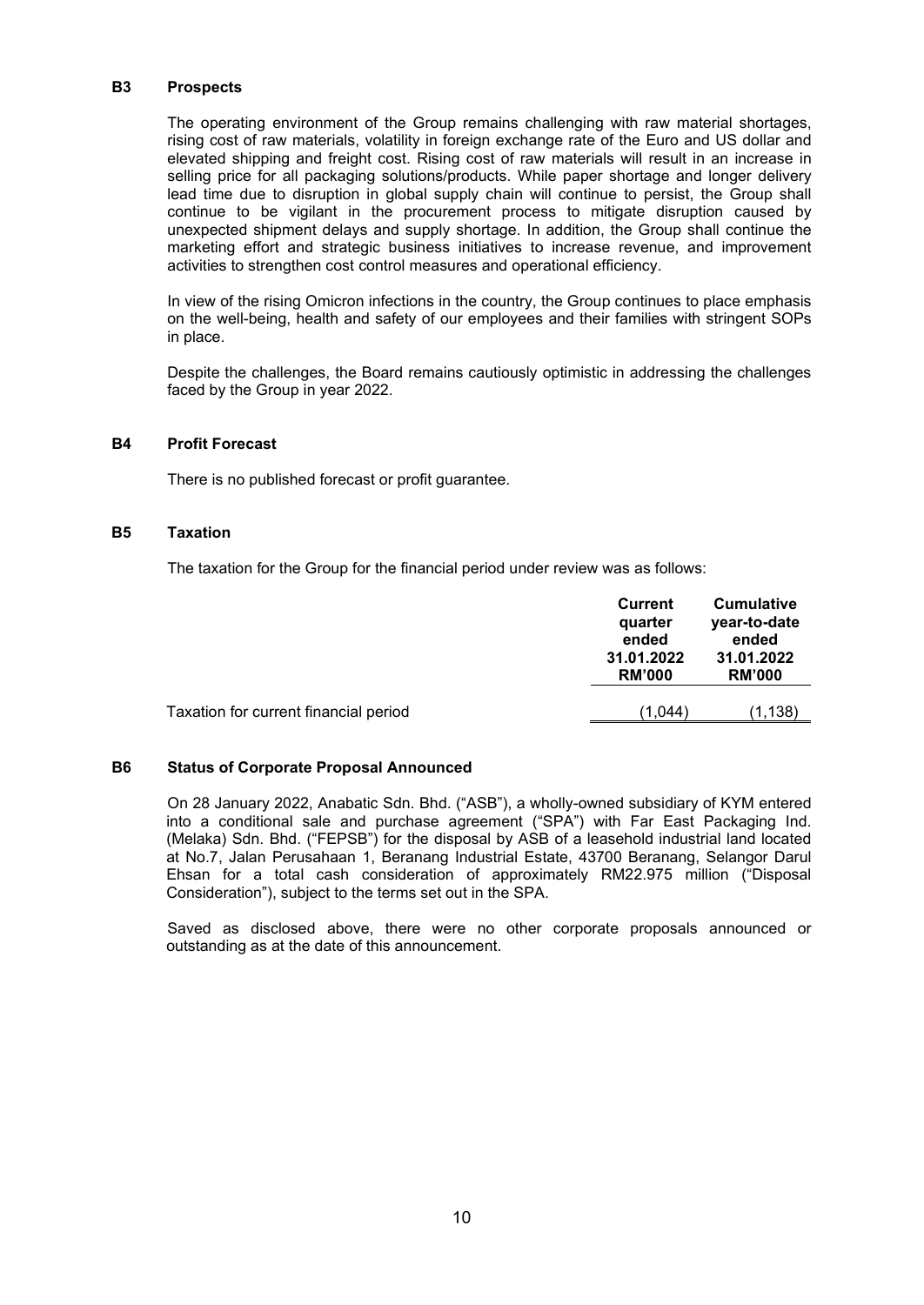# **B7 Group Borrowings and Debt Securities**

|                        | As at 31.01.2022                   |                            |                                             |  |
|------------------------|------------------------------------|----------------------------|---------------------------------------------|--|
|                        | <b>Short term</b><br><b>RM'000</b> | Long term<br><b>RM'000</b> | <b>Total</b><br>borrowings<br><b>RM'000</b> |  |
| <b>Secured</b>         |                                    |                            |                                             |  |
| <b>Bank overdrafts</b> | 2,911                              |                            | 2,911                                       |  |
| Term loans             | 273                                | 229                        | 502                                         |  |
| Bankers' acceptance    | 7,999                              |                            | 7,999                                       |  |
| <b>Bills payable</b>   | 15,760                             |                            | 15,760                                      |  |
| Lease liabilities      | 5,083                              | 16,138                     | 21,221                                      |  |
|                        | 32,026                             | 16,367                     | 48,393                                      |  |
| <b>Unsecured</b>       |                                    |                            |                                             |  |

The borrowings are denominated in the following currencies:

|                                                 | As at<br>31.01.2022<br><b>RM'000</b> |
|-------------------------------------------------|--------------------------------------|
| Ringgit Malaysia<br><b>United States Dollar</b> | 32,633<br>6,565                      |
| Euro                                            | 9,195                                |
|                                                 | 48,393                               |

# **B8 Changes in Material Litigation**

As at the date of the report, there is no pending material litigation.

# **B9 Dividend**

The Board of Directors does not recommend the payment of any dividend in respect of the financial period ended 31 January 2022.